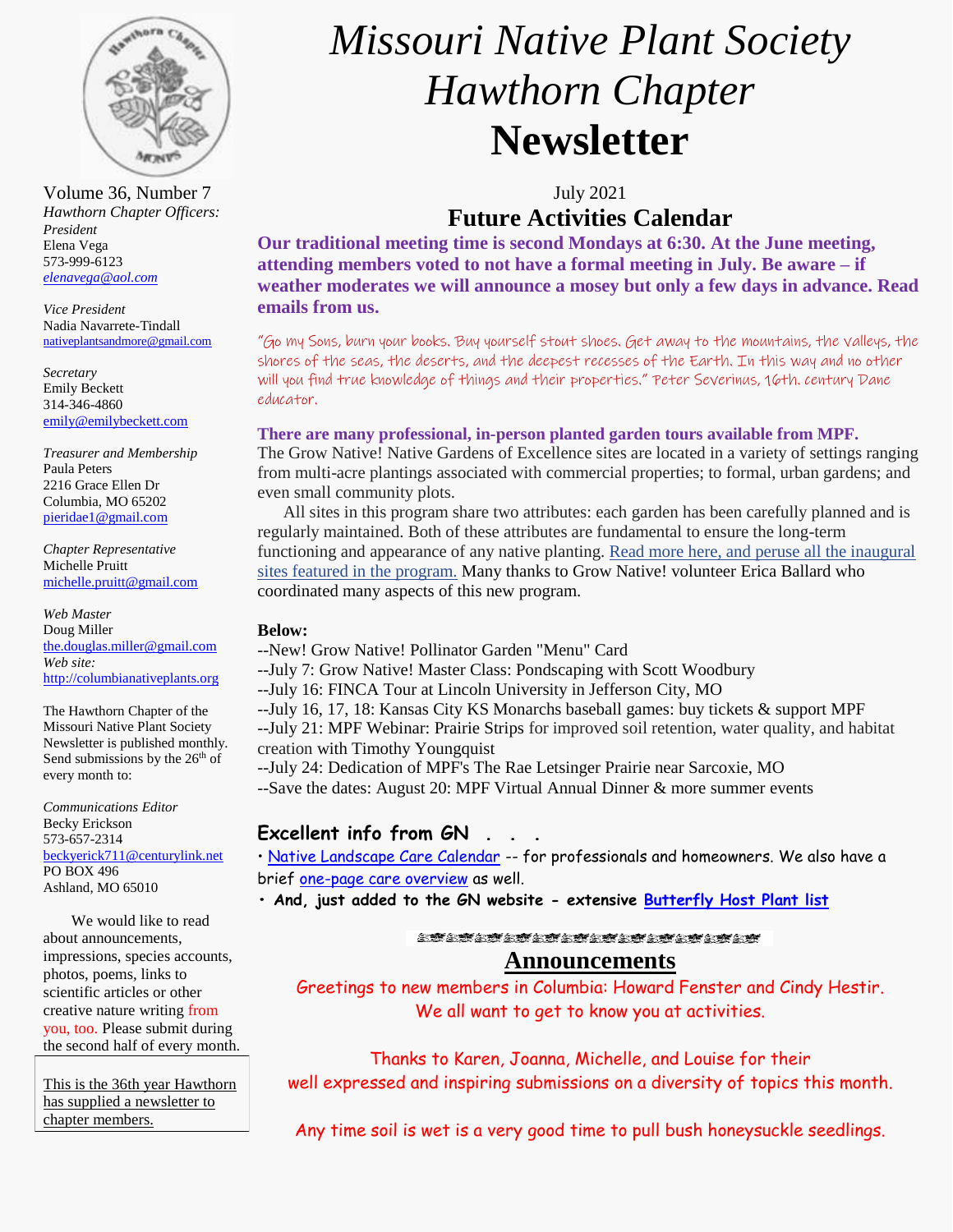## **たがよがよがよがよがよがとがとがよがよがながながらが**

## **GOLD LINKS** .**All new MPF/GN events posted here:** https://grownative.org/events/

## **Sign up for MO Prairie Journal**

[https://moprairie.org/missio](https://moprairie.org/mission/missouri-prairie-journal/) [n/missouri-prairie-journal/](https://moprairie.org/mission/missouri-prairie-journal/) Find links to educational webinars every Wed afternoon on the MPF site.

3. 安全旅游 2.2012年10月10日 2.2012年10月10日 *Don't forget to keep up with your BudBurst data. Record early emergance, date flowers open and later, seeds* **<https://budburst.org/> They need your data!!!**

## The Naturalist's Notebook used to record phenology is

available from [storey.com](http://storey.com/) for \$19.95. Here is the link to the calendar you can print yourself:

[https://www.storey.com/wp](https://www.storey.com/wp-content/uploads/2020/02/Naturalists_Notebook_Calendar_01.pdf)[content/uploads/2020/02/Na](https://www.storey.com/wp-content/uploads/2020/02/Naturalists_Notebook_Calendar_01.pdf) [turalists\\_Notebook\\_Calenda](https://www.storey.com/wp-content/uploads/2020/02/Naturalists_Notebook_Calendar_01.pdf) [r\\_01.pdf](https://www.storey.com/wp-content/uploads/2020/02/Naturalists_Notebook_Calendar_01.pdf)

#### **LUBLER LUBLER LUBLER LUBLER LUBLER** Elena offered to share this article on **butterfly**

identification from MPF: [https://drive.google.com/file/d/](https://drive.google.com/file/d/189ztcJixsQVxgoNYqfUyKUUSbzCAfJzI/view?fbclid=IwAR2k4EU_qu40bPIjBNDBNJd4tOT_yxWleS8VZSSxf1NE6PnRkAW5oqkpz84) [189ztcJixsQVxgoNYqfUyKU](https://drive.google.com/file/d/189ztcJixsQVxgoNYqfUyKUUSbzCAfJzI/view?fbclid=IwAR2k4EU_qu40bPIjBNDBNJd4tOT_yxWleS8VZSSxf1NE6PnRkAW5oqkpz84) [USbzCAfJzI/view?fbclid=IwA](https://drive.google.com/file/d/189ztcJixsQVxgoNYqfUyKUUSbzCAfJzI/view?fbclid=IwAR2k4EU_qu40bPIjBNDBNJd4tOT_yxWleS8VZSSxf1NE6PnRkAW5oqkpz84) [R2k4EU\\_qu40bPIjBNDBNJd4](https://drive.google.com/file/d/189ztcJixsQVxgoNYqfUyKUUSbzCAfJzI/view?fbclid=IwAR2k4EU_qu40bPIjBNDBNJd4tOT_yxWleS8VZSSxf1NE6PnRkAW5oqkpz84) [tOT\\_yxWleS8VZSSxf1NE6Pn](https://drive.google.com/file/d/189ztcJixsQVxgoNYqfUyKUUSbzCAfJzI/view?fbclid=IwAR2k4EU_qu40bPIjBNDBNJd4tOT_yxWleS8VZSSxf1NE6PnRkAW5oqkpz84) [RkAW5oqkpz84](https://drive.google.com/file/d/189ztcJixsQVxgoNYqfUyKUUSbzCAfJzI/view?fbclid=IwAR2k4EU_qu40bPIjBNDBNJd4tOT_yxWleS8VZSSxf1NE6PnRkAW5oqkpz84)

You can now **subscribe to National Geographic** 

**Magazine** on line for \$19/year: [https://ngmdomsubs.nationalge](https://ngmdomsubs.nationalgeographic.com/pubs/NG/NGM/ngm_email_3_Feb21_annual_and_monthly.jsp?cds_page_id=257182&cds_mag_code=NGM&id=1624414833517&lsid=11732118110022982&vid=4) [ographic.com/pubs/NG/NGM/](https://ngmdomsubs.nationalgeographic.com/pubs/NG/NGM/ngm_email_3_Feb21_annual_and_monthly.jsp?cds_page_id=257182&cds_mag_code=NGM&id=1624414833517&lsid=11732118110022982&vid=4) [ngm\\_email\\_3\\_Feb21\\_annual\\_a](https://ngmdomsubs.nationalgeographic.com/pubs/NG/NGM/ngm_email_3_Feb21_annual_and_monthly.jsp?cds_page_id=257182&cds_mag_code=NGM&id=1624414833517&lsid=11732118110022982&vid=4) [nd\\_monthly.jsp?cds\\_page\\_id=](https://ngmdomsubs.nationalgeographic.com/pubs/NG/NGM/ngm_email_3_Feb21_annual_and_monthly.jsp?cds_page_id=257182&cds_mag_code=NGM&id=1624414833517&lsid=11732118110022982&vid=4) [257182&cds\\_mag\\_code=NGM](https://ngmdomsubs.nationalgeographic.com/pubs/NG/NGM/ngm_email_3_Feb21_annual_and_monthly.jsp?cds_page_id=257182&cds_mag_code=NGM&id=1624414833517&lsid=11732118110022982&vid=4) [&id=1624414833517&lsid=11](https://ngmdomsubs.nationalgeographic.com/pubs/NG/NGM/ngm_email_3_Feb21_annual_and_monthly.jsp?cds_page_id=257182&cds_mag_code=NGM&id=1624414833517&lsid=11732118110022982&vid=4) [732118110022982&vid=4](https://ngmdomsubs.nationalgeographic.com/pubs/NG/NGM/ngm_email_3_Feb21_annual_and_monthly.jsp?cds_page_id=257182&cds_mag_code=NGM&id=1624414833517&lsid=11732118110022982&vid=4)

## 金塔金糖金糖金糖金糖金糖金糖金糖金糖金糖金糖

"Talking to plants is one way of talking directly to the Great Spirit" Rosemary Gladstar

## **VOLUNTEERING OPPORTUNITIES**

Many of you have expressed interest in helping to manage the myriad of native plant gardens around town and at Columbia Public Schools as a reason to get outside and a process of education. Doing this community service is applicable to your MMN re-pay requirements. Even if you have not had MMN training, working in these gardens will help you learn how to recognize good native plants from undesirables. Lea is the leader for this volunteer group [named Volunteer of the Month by City of Columbia last summer].

 Activities are announced weekly, so sign up now to know when and where to get started. Lea knows where all the gardens are and offers a schedule, received from her by email, when group weeding parties occur. If you have confidence in your knowledge of species recognition, don't be shy! – ask Lea for a garden and do what you can to remove 'bad plants' when you want to work. If you need assistance with id and technique, go with a group several times before you strike out on your own. [langtrea@gmail.com](mailto:langtrea@gmail.com)  call or text 864-7647.

## 金糖金糖金糖金糖金糖金糖金糖金糖金糖金糖金糖

## *Lifted from an Endangered Species Coalition newsletter 22 June 2021, to prompt awareness of* **Pollinator Week**:

Phenology is a term describing the timing of seasonal cycles of plants, animals and ecosystems. Bees have evolved behaviors to match the bloom time of wildflowers. As a result of impacts such as climate change and habitat loss, these natural cycles are disrupted.

There are more than 4,000 species of native bees in North America; but nearly 1 in 4 of these bees is at risk of extinction. When thinking of bees, we tend to imagine common honey bees who live in hive structures. In fact, most of our native bees actually live in a variety of spaces such as: alpine habitats, the soil of farm fields, burrowed holes in wood, or the grassy patch between your home and the urban street corner. Providing more early- and late-blooming plants to extend the flowering and feeding season for bees is one of the most effective ways that individuals can support bees in their own neighborhoods and backyards.

Specific information to implement bee habitat can be found on the Xerces Society page <https://xerces.org/pollinator-resource-center/south-central> . And from USDA-NRCS: <https://www.nrcs.usda.gov/wps/portal/nrcs/main/national/plantsanimals/pollinate/gardeners/>

Want to help pollinators? In addition to supporting The Nature Conservancy's work protecting and restoring habitat, the best thing you can do is to make your home, school, workplace or neighborhood pollinator friendly. Whether you live in a city high-rise, a suburban cul-de-sac or on a farm, you can create an oasis of pollinator habitat. Put your DIY skills to use with one of these simple projects that will attract birds, bees and butterflies. Before you know it, the oasis you've created will be abuzz with pollinator activity.

Articles Planting for Pollinators

See many illustrations of Artist Lisel Jane Ashlock [in PP illustrations file] <https://www.nature.org/en-us/magazine/magazine-articles/planting-for-pollinators/> <https://www.nature.org/en-us/magazine/magazine-articles/pollinator-paradise/>

その意と意と意と意と意と意と意と意と

## Book Review

Louise said, "I really loved this book and think it would speak to a lot of our members."

Some of you may have noticed the link to an article in the NY Times in last month's Chapter newsletter. It was an essay by Margaret Renkl. I admit I didn't pay it much attention until I became familiar with her writing in the book, Late Migrations: A Natural History of Love and Loss.

I don't quite know how to describe her writing. I find it soothing, interesting, touching, relevant, more like poetry than prose. I created the word, "proetry", for the combination of prose that is poetic. The Love and Loss part of the title refers to the death of her mother and others in her family, but also captures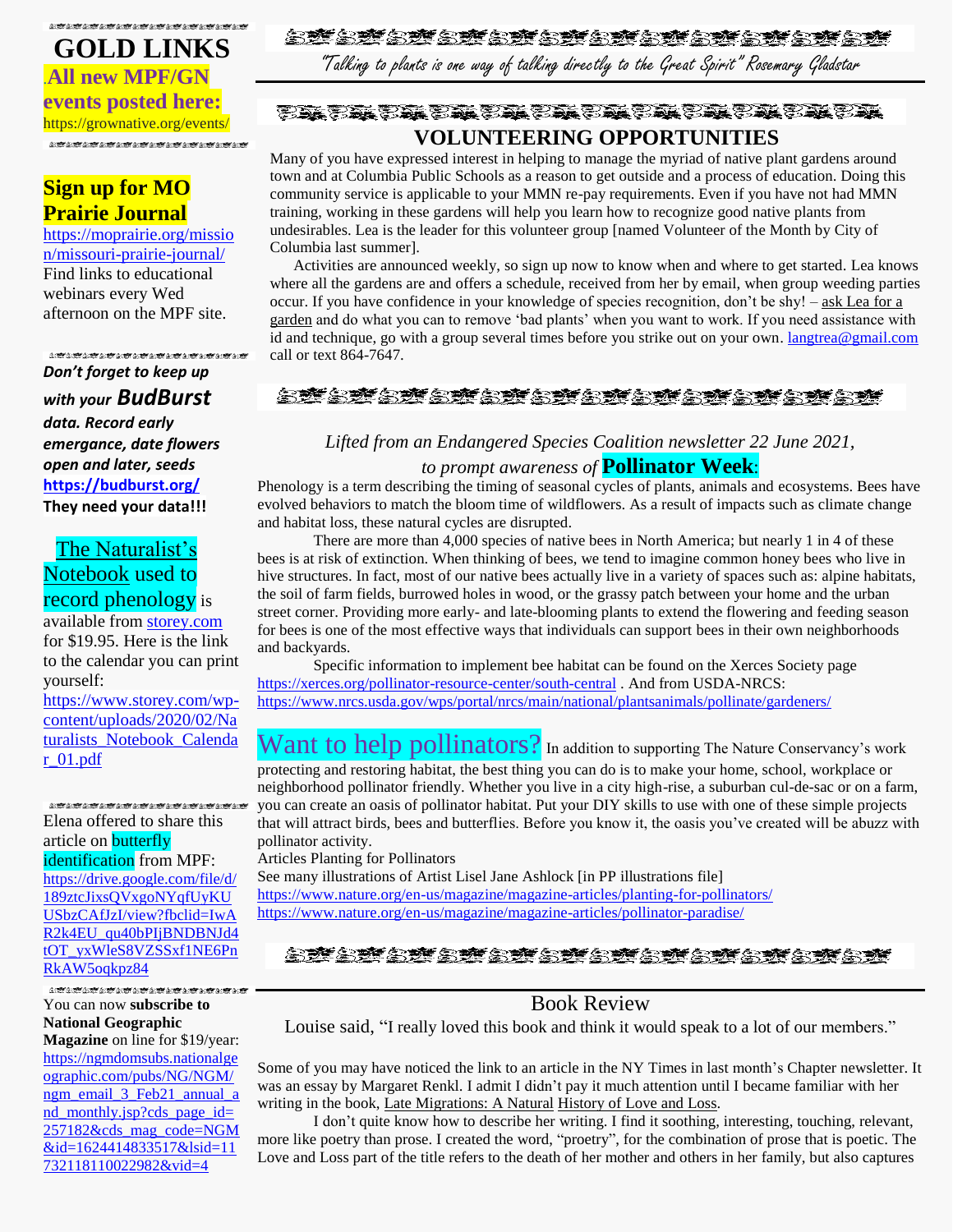## **Public Enemy #1**



Perfectly camophlaged, this oriental mantis waits on flowers to eat EVERYTHING that lands on it: all beetles, butterflies, bees, other mantids, hummers, and finches who come for seed. It is imperative to rid your area of this ecological menace. Catch and kill the bird-sized adults. Egg cases look like a tan foam golf ball stuck on any vertical twig or wire. Put them in a jar over a year, or soak them in something flammable and light on fire to be sure they are dead before disposing in the trash.

## *Missouriensis* -

On Line Now! *Sent from Dana our MONPS President.* Great news! Not only is 2020 almost behind us, but your newest issue of *Missouriensis*, the journal of the Missouri Native Plant Society, is now available! Volume 38 (2020) of *Missouriensis* can be accessed on our website at [https://monativeplants.org/](https://monativeplants.org/publications/missouriensis/) [publications/missouriensis/.](https://monativeplants.org/publications/missouriensis/)

This issue is packed with fascinating topics, including current research about a new (and colorful) lichen in Missouri, a new and potentially invasive *Viburnum*, new occurrences

the love and loss found in nature. I don't want to make this sound like a sad book, because it is not. It is a book full of the thoughts and feelings of a person who is clearly very connected to nature. She expresses ideas that feel familiar. She describes the soaring of a vulture to be as equally majestic as the more celebrated soaring of an eagle. The book's setting is Alabama, but it shares many of our Missouri flowers, birds, and animals so it feels very familiar. It is a compilation of essays that come together to tell a story. It is short - only took 3 1/2 hours to read. In one story she expresses joy at seeing a lady bug tucked into a leaf and wonders what a group of lady bugs is called. The answer is a delightfully descriptive word. Read the book to find out what it is.

## **TNNPS Offers Open Webinars**

Why am I posting zooms offered by TNNPS? Because Many of the same habitats occur there as occur in MO. Although they are a long way east, they are on the same latitude. And Many similar species occur in both places. If you see the presenter focus on a plant you like, note the genus and look up the species of that genus that live in MO.

Webinar date/time: Every third Tuesday; 6:30-7:30pm \*\* CT\*\* Duration: 1 hour No pre-registration required, no cost to attend.

More info and join link:<https://www.tnps.org/wp-content/uploads/2021/03/2021Seminars.pdf> Webinar presented b[y Tennessee Native Plant Society](https://www.tnps.org/)

What will you learn? Speakers are drawn from their most knowledgeable membership, from professionals across the state, and from the professors and students studying Tennessee native plants. A range of topics will be covered that may include plants that are currently blooming, native plants in your yards, current research on native plants, protections for native plants, and so much more.

Presenters:

July 20: Meredith Clebsch, Native Plant Propagation August 17: Bart Jones, Pollination Strategies of Native Orchids September 21: Pandy Upchurch, Edible Natives October 19th: TBA November 16: Margie Hunter, Invasive Plants of Tennessee January 18: Dave Walters and Dr. Cindi Smith-Walters, Winter Plant Identification

## 

## **Growing Native Edibles**

*Text and photos submitted by Karen*

I moved back to Missouri from Wisconsin in November 2017. I wanted to landscape the new to us 11 year old house with 1/2 acre in native plants. I had some experience starting about 1/4 acre prairie in Wisconsin about 20 yrs ago.

I found Becky on the internet with her pond business but she had a picture standing next to a Silphium so I sent her an e-mail. I'm so lucky I connected with her.

I started a prairie planting area in 2018. Was reading a lot of books on landscaping and using natives, permaculture, growing edibles in landscape. Some not native some native. So far I have planted 12 Hazelnut bushes from MDC bare root stock in 2019. Last year I got one nut; this year I have nuts forming on more than one bush. Also have planted Elderberry bush, *Aronia*, wild strawberries and cup plant. I recently learned from a Zoom class by Nadia for MO Prairie Foundation that cup plant (*Silphium* 

*perfoliatum*) is edible. I tried the young leaves in the spring. They were



ok. Then I saw on FaceBook The Forager Chef had a recipe for Wild rice bowl with Silphium shoots.  $>>$ >>>

Here is link [https://foragerchef.com/silphium-cup](https://foragerchef.com/silphium-cup-plant/)[plant/](https://foragerchef.com/silphium-cup-plant/)

He uses the top of the shoot when it is about to make the flower. This was more tender and milder than the first leaves I had tried. My daughter tasted it too and liked it.

 We have made Elderberry liquor last summer, this summer we are making < < Elder flower flavored liquor by steeping the flowers in 100% alcohol for 2

weeks, which we are not to the end of yet. Then you strain and add some water to make it drinkable. The berry flavor was very good, it was berry syrup mixed with vodka and red wine. Will be making that again too.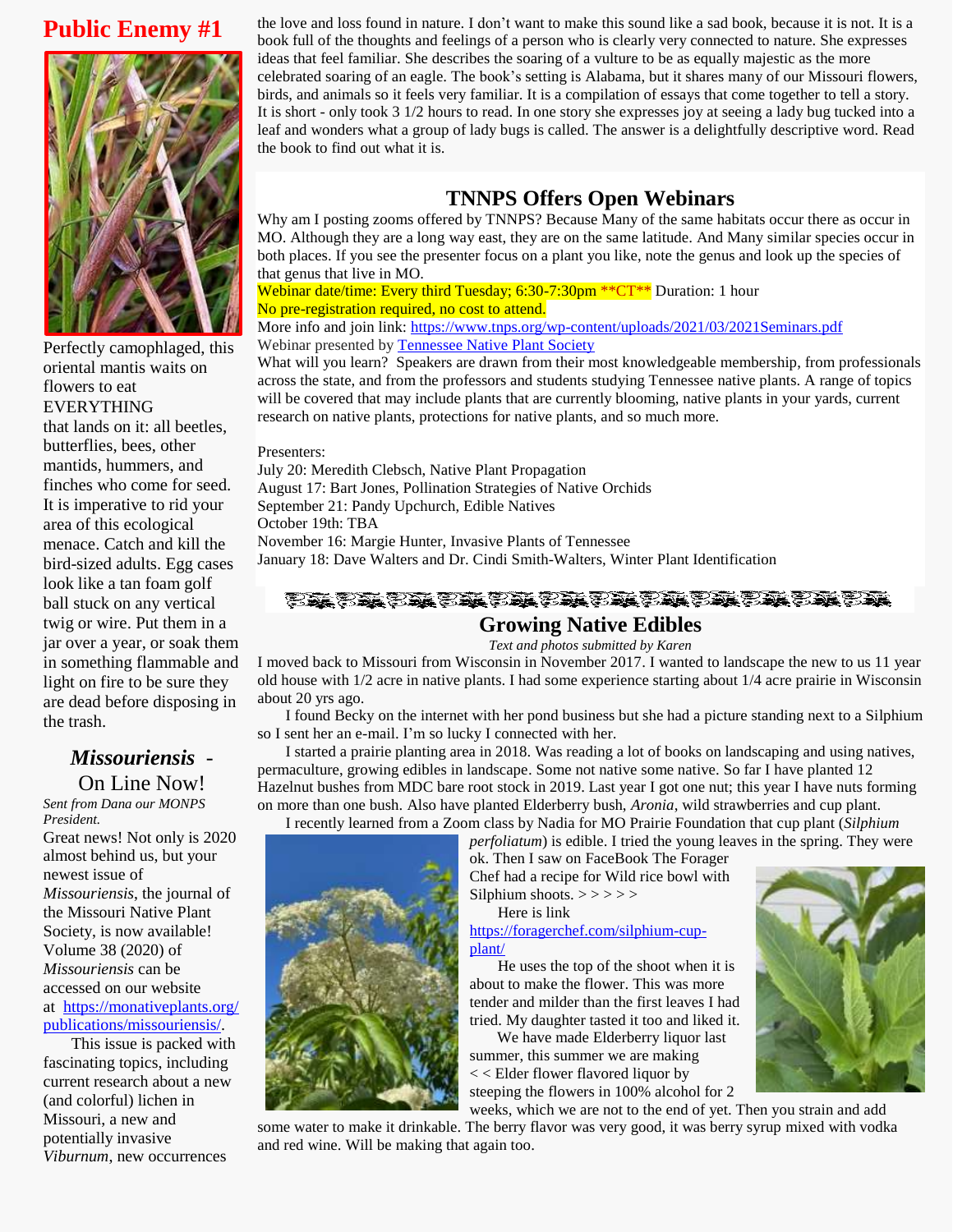of two critically imperiled sedges, characters to help identify a confusing group of *Desmodium*, clarification of a moss nomenclatural issue, and more.

#### 

## **Viewing** *Veratrum*

*Text and photos submitted by Joanna*

Early summer is bloom time for two showy members of the Lily family in the genus *Veratrum*; one prefers prairie habitat, the other woodland habitat. If you make it a goal to seek out these two plants, the habitats they'll take you to should guarantee encounters with other good stuff along the way.

**り楽り楽り楽り楽り楽り楽り楽り楽り楽り楽り楽し楽し<br>の場の場の場の場の場の場の場の場の場の場の場の場** 

## **Links** to two of our Chapter **Autumn Zoom Presentations**

Lea's Outdoor Native Plant Classrooms [https://1drv.ms/p/s](https://1drv.ms/p/s!AjscdYpHSUkgccDCmcryKAdf1sk?e=3YWx6d) [!AjscdYpHSUkgccDCmcryKA](https://1drv.ms/p/s!AjscdYpHSUkgccDCmcryKAdf1sk?e=3YWx6d) [df1sk?e=3YWx6d](https://1drv.ms/p/s!AjscdYpHSUkgccDCmcryKAdf1sk?e=3YWx6d)

Becky's Pollinator ID & Garden Plants: [https://1drv.ms/p/s!AjscdYpH](https://1drv.ms/p/s!AjscdYpHSUkgc3nMcng4S-pzkVU?e=qvUOJL) [SUkgc3nMcng4S](https://1drv.ms/p/s!AjscdYpHSUkgc3nMcng4S-pzkVU?e=qvUOJL)[pzkVU?e=qvUOJL](https://1drv.ms/p/s!AjscdYpHSUkgc3nMcng4S-pzkVU?e=qvUOJL)

(the NOTES show up in the bottom, but you might need to click "notes" at the bottom of the screen to see verbiage).

St Louis chapter presentations are posted on the state website.

### **の蜂の蜂の蜂の蜂の蜂の蜂の蜂の蜂の蜂の蜂の蜂の蜂の蜂**<br>のどのどのどのどのどのどのどのどのどのどのどのど

To learn more about **Deep Roots KC or to view previous educational webinars,** visit [https://deeprootskc.org/](https://lnks.gd/l/eyJhbGciOiJIUzI1NiJ9.eyJidWxsZXRpbl9saW5rX2lkIjoxMDEsInVyaSI6ImJwMjpjbGljayIsImJ1bGxldGluX2lkIjoiMjAyMDA3MjcuMjQ5MDc0NjEiLCJ1cmwiOiJodHRwczovL2RlZXByb290c2tjLm9yZy8ifQ.4lSE_HuwGbHZ6R6__IJb9tFbuN1Ub9BaPSbnN0IE4ng/s/248514939/br/81516578152-l)

#### **の嚢の嚢の嚢の蜂の蜂の蜂の蜂の蜂の蜂の蜂の蜂の蜂の蜂**<br>の髪の髪の髪の髪の髪の髪の髪の髪の髪の髪の髪の髪

**Essay by Margaret Renkl, NY Times, 26 February 2021**

Link to full article: [https://www.nytimes.com/2021](https://www.nytimes.com/2021/02/26/opinion/winter-gardening-wildlife.html) [/02/26/opinion/winter](https://www.nytimes.com/2021/02/26/opinion/winter-gardening-wildlife.html)[gardening-wildlife.html](https://www.nytimes.com/2021/02/26/opinion/winter-gardening-wildlife.html)

#### Link to

#### **Braiding Sweetgrass**

by Robin Wall Kimmerer. If you want to assist Robin's cause with a purchase of one or more of her books, please do. If you cannot afford this purchase at this time, this is a gift of a free download:

[https://pdforall.com/wp](https://pdforall.com/wp-content/uploads/2020/08/Braiding-Sweetgrass-PDFORALL.COM_.pdf)[content/uploads/2020/08/Braidi](https://pdforall.com/wp-content/uploads/2020/08/Braiding-Sweetgrass-PDFORALL.COM_.pdf) [ng-Sweetgrass-](https://pdforall.com/wp-content/uploads/2020/08/Braiding-Sweetgrass-PDFORALL.COM_.pdf)[PDFORALL.COM\\_.pdf](https://pdforall.com/wp-content/uploads/2020/08/Braiding-Sweetgrass-PDFORALL.COM_.pdf)



Virginia bunchflower (*Veratrum virginicum*, also known as *Melanthium virginicum*) is a stunning prairie plant that I recently encountered on a trip to Paintbrush Prairie Natural Area south of Sedalia. The flower stalk, not too different in height than I am, hosts an abundance of white flowers, which in full bloom emit a scent somewhat reminiscent of vanilla. The lone plant we examined near the roadside was magnificent on its own, so when I spotted a whole stand of them through binoculars, I couldn't resist setting off cross country to get a closer look despite the setting sun's fading light. Sure enough, a low swale hosted many dozens of flower stalks, complete with the distinctive scent filling the evening air.

Where else to find this plant? A look at iNaturalist shows that observations of Virginia bunchflower tend to be associated with high-quality prairies; Tucker Prairie currently has the

closest observations to Columbia. Based on iNaturalist photos from Missouri, blooming seems to peak in late June and starts to fade in July. \*Ed note: we saw abundant populations this weekend at Lamb's private prairie [Warrensburg] and Snowball Hill MPF prairie [Harrisonville].

A second member of the genus is *Veratrum woodii*, known as false hellebore (according to *Flora of Missouri*) or Wood's bunchflower (according to iNaturalist). Both bunchflowers have tall flower stalks, but the flowers of this woodland species are maroon and do not bloom every year. The distinctive leaves come up along with the spring pulse of wildflowers, but for years the identity of the plant remained a mystery to me because I never saw flowers. Then, finally, many plants on our property bloomed synchronously. The exciting news: 2021 is a bloom year here, and the flower stalks are just starting to develop (as I write this in late June). I don't know whether bloom years apply to local populations or a broader region; what triggers blooming remains a bit of a mystery. But I do think that the potential to see these flowers is a worthy

motivation for a July outing.

Where to find this plant? Mature woods are a good place to look, particularly on north-facing slopes. Rock Bridge SP and Three Creeks CA both host this species, according to iNaturalist. If you do see Wood's bunchflower blooming, please submit



observations to iNaturalist, as those observations could enhance understanding about broader patterns of bloom time in this fascinating species.

One final comment about these two species: Both are reportedly quite toxic. Thus, I was surprised to see a collection of Wood's bunchflower plants that had been munched, presumably by deer, early this spring. Indeed, this spring I saw signs of herbivory on a number of species that I thought were toxic enough to be deer-immune, including Jack-in-the-pulpit, larkspur, and Mayapple. Birth defects are cited among the effects of the *Veratrum* toxins (*[http://www.missouriplants.com/Veratrum\\_woodii\\_page.html](http://www.missouriplants.com/Veratrum_woodii_page.html)*) copy and paste in search line. Perhaps this is nothing more than coincidence, but it occurred to me to wonder whether ingestion of toxic plants could relate in some way to the aborted fawn carcass found on our property this spring (warning: not for the squeamish, <https://www.inaturalist.org/observations/81948565> ).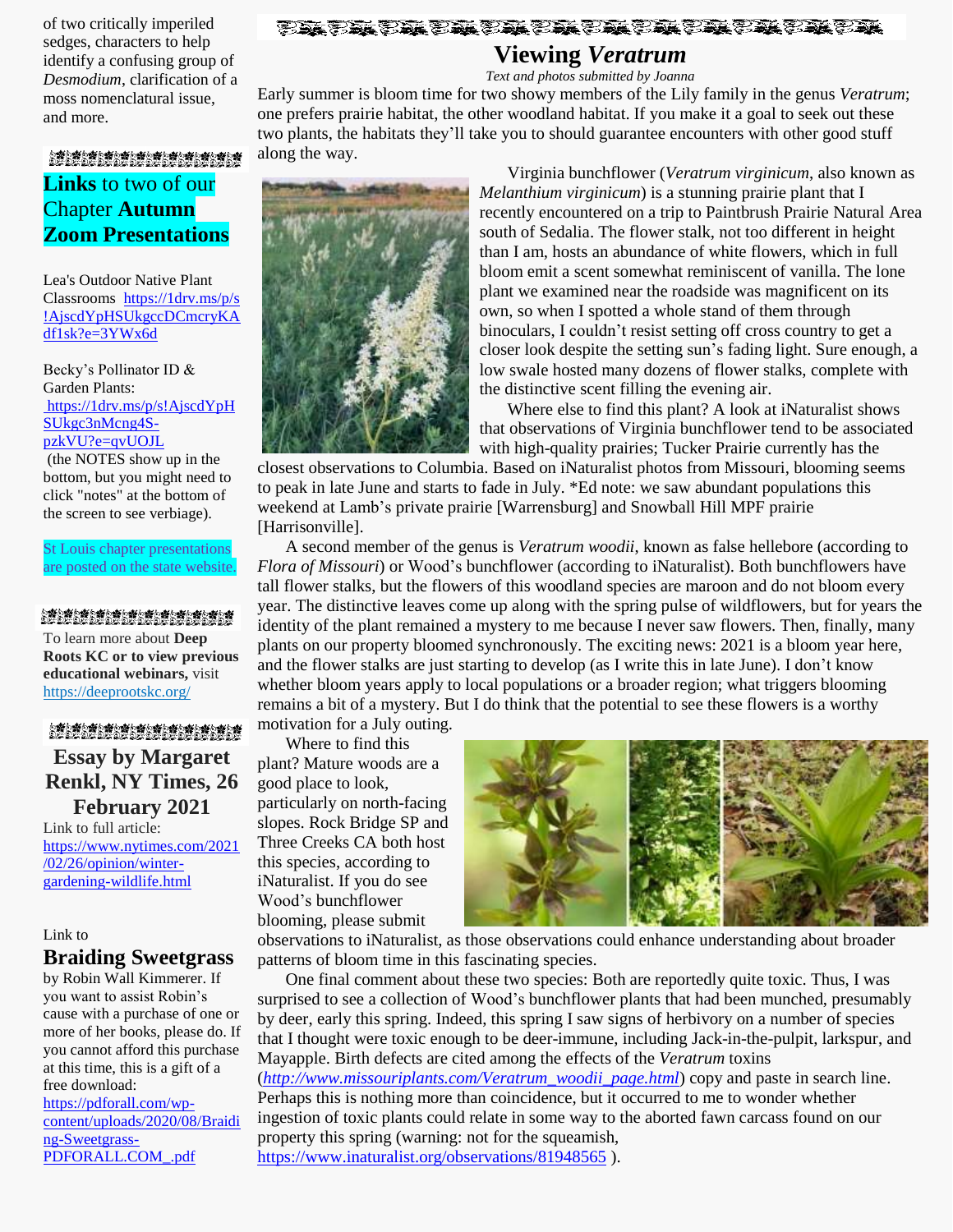## **Insecticides Found in Milkweed Samples**

*Synopsis from Xerces Society Wings 43:2, Fall 2020, P30.*

They collected and tested 225 samples of milkweed from California Central Valley [ag field edges, wild areas, plants from nurseries, suburbs] during June of 2019. Retail nurseries and ag field samples had more insecticides. They found 64 different chemicals. 32% of the samples contained levels of harmful insecticides known to harm butterflies. Five were contained in 80% of all samples. Two which were found in 90% of the 225 samples: chloranthraniliprole and methoxyfenozide.

[Ed. Note] PLEASE!! **Take this data into consideration when purchasing plants. If you don't get them from a reputable native plant dealer – please consider propagating natives from local-sourced wild seed or** *insitu* **[seed in ground].**

**の楽の楽の楽の楽の楽の楽の楽の楽を楽ん楽の楽の楽し楽**<br>のどの姿の姿の姿の姿の姿の姿の姿の姿の姿の姿の姿 **HUMMERS** Hummingbirds are here!

Boil 1 qt of cold water with 1 cup of white sugar [or 2 and 2]. Store extra sugarwater in liter water bottles on the counter. Do not hang feeders in the sun – it will spoil fast. Rinse all feeder parts at each filling. Songbird Station has water ant traps [\$6] to hang with your feeders. I smear Vaseline mixed with neem oil and cinnamon on the feeder top.

## <u>STATE STATE STATE STATE</u> **My Experience with Queen of the Prairie** *Filipendula rubra*

*Text and photos submitted by Louise*

A few years ago, a neighbor brought me a start of a plant she called Queen of the Prairie. I had to look it up online to know what to expect. Since then I have come to realize what a special gift this plant is. I have never seen it blooming anywhere except in my garden. Though I'm sure other gardeners have it too. It is a prairie species, but requires some special conditions that not all prairies can provide. According to the Missouri Botanical Gardens website it is only found in several "swampy, calcareous meadows in Reynolds County". [Ed note: has been found in a wooded glade in Mule Shoe CA in Hickory Co.]

It needs full sun to part shade, medium to wet soil. It is deer tolerant and likes clay soil. It has been listed as a rain garden plant. I planted it like I do most of my new natives. I put it in two different locations. I put one set of roots in my native plant garden where I watch new species until they establish themselves and I get to know them. Then they can either stay or get transplanted to a new home in the meadow. I put another set of roots somewhere else to see if that location is better. In this case I put some in my rain garden. The first growing season the rain garden one did beautifully and put on a gorgeous bloom. The next year it was gone. Over the next few years I tended the one in the native plant garden, but never a bloom- until this year!

The leaves are spectacularly large and healthy looking. It has spread to fill a 3-foot space. It is living next to my other signature plant that I love - Spider Lily [*Hymenocallis occidentalis*]. This part of my garden has rich soil and although it does not have run off water like many rain gardens, it is at the lower end of a gentle hillside and the water seems to flow down to it underground keeping it moist. I watered it once during this recent drought period.

The flower stem is as tall as I am. I look straight across to the bloom that opens from the bottom forming a frilly pink ballerina's tutu. The tiny round pearls that adorn the top of the bloom glisten in the sun. They start out white then blush



pink before opening up

into more of a tutu. Some people compare the bloom to cotton candy, but to me a Queen should have a more royal description. The genus name comes from the Latin wor*d filum* that means thread and *pendulus* means hanging. This refers to the root tubers that hang together with threads. It reminds me of the expression, "hanging by a thread".

The flower has a strong fragrance. It smells like roses to me. They say the leaves also have a fragrance, but no matter how much I sniffed them, I couldn't smell anything.

Now that this plant has established itself in the native plant garden location I hope to enjoy it for years to come. With native plants, patience is key.

## **Tiny Native Garden Library in Michelle's Yard.**



Last fall I installed a native plant garden on a sunny east-facing slope where the grass was continually thin and weedy. The hill was a challenge to mow and the grass needed frequent watering just to survive. An edging of boulders about ten feet from the sidewalk helps to create a clear delineation between the lawn and the flower garden, and lets passersby who might be afraid of bees (as my daughter is) stay a safe distance away. I posted my "Native Plant Garden" sign from Missouri Prairie Foundation next to a boulder. Although the garden isn't much to look at yet, during this recent summer heat my husband (who was initially less-than-thrilled about this idea) mentioned how much less work it is to mow the yard now. That's a win!

When I first became interested in native plants, I was frustrated by the bad advice most traditional gardening books give. Plant selection is just the most obvious problem; double-digging and enriching the soil always seemed very destructive to me and it never made sense that Mother Nature didn't do any of those things and her gardens always looked better than artificially constructed ones anyway. Now I'm on a mission to re-educate traditional gardeners.

So my husband made me a small cedar library and installed it next to the sidewalk. I have been stocking it with gardening books that emphasize the importance of natives (and a few potboilers and beach

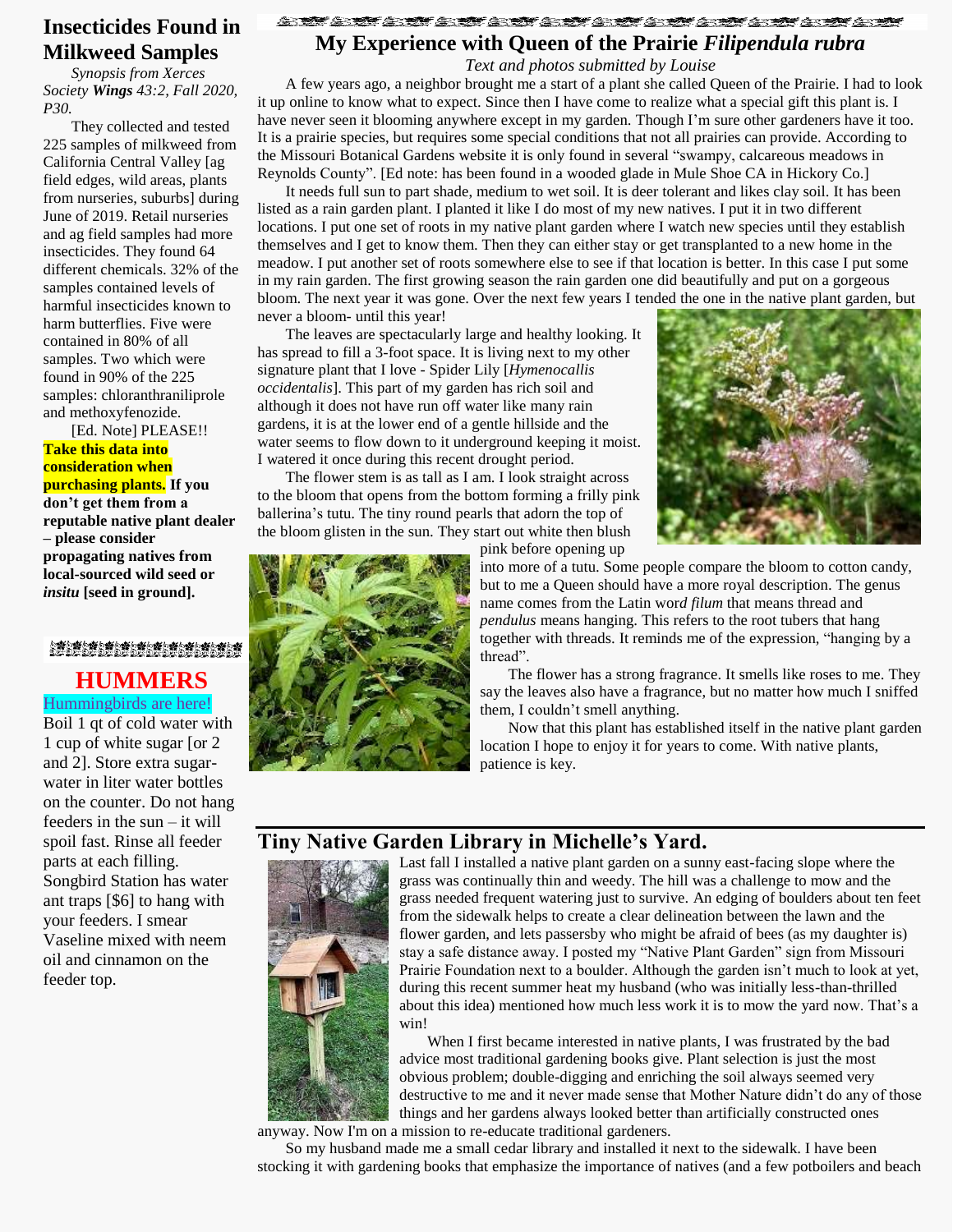reads) and slipping MONPS propaganda pamphlets between the pages as bookmarks. While I'm out there weeding and spraying deer repellent, I've had several lovely conversations with neighbors who are as excited as I am for the flowers to grow and bloom and hopefully they're seeing for themselves how much more alive a garden is when it's full of native plants.



## **Ecoprinting: a Fun Project Michelle offers for the Summer**

Last year I ran across the technique of "ecoprinting" which uses leaves and flowers to transfer images to fiber substrates like fabric and paper and I was intrigued. I tried it once and I was smitten. I've made scarves, notecards, journals and wall hangings.

 Although many exotic plants make excellent fabric dyes, I choose to use only locally native species of trees and wildflowers for printing---oaks, hickory, redbud, wild hydrangea and others---to showcase the natural wealth we have right here in Mid-Missouri.

 Ecoprinting is a slow process. First I collect the leaves (usually right after a storm there are many twigs and branches on the ground in my neighborhood) and then I press and dry them. The dried leaves are

soaked, arranged on prepared paper or fabric, tightly wrapped with twine to ensure contact between the leaves and material, and then steamed for several hours and cooled overnight. During the steam bath, the house smells like a walk in the woods after a



The most exciting part is opening the bundles like birthday presents to see the always unexpected results! Although time consuming, prints made this way have wonderful earthy colors and layered patterns.

< < < The finished scarves hanging to dry reveal the final colors and shapes which are always a surprise. Each piece is a one-of-a-kind, nonrepeatable, happy accident.



Wrapped bundle ready to steam

Michelle wants to share this photo of a breathtaking landscape of redbuds at Stephens Lake Park in April.